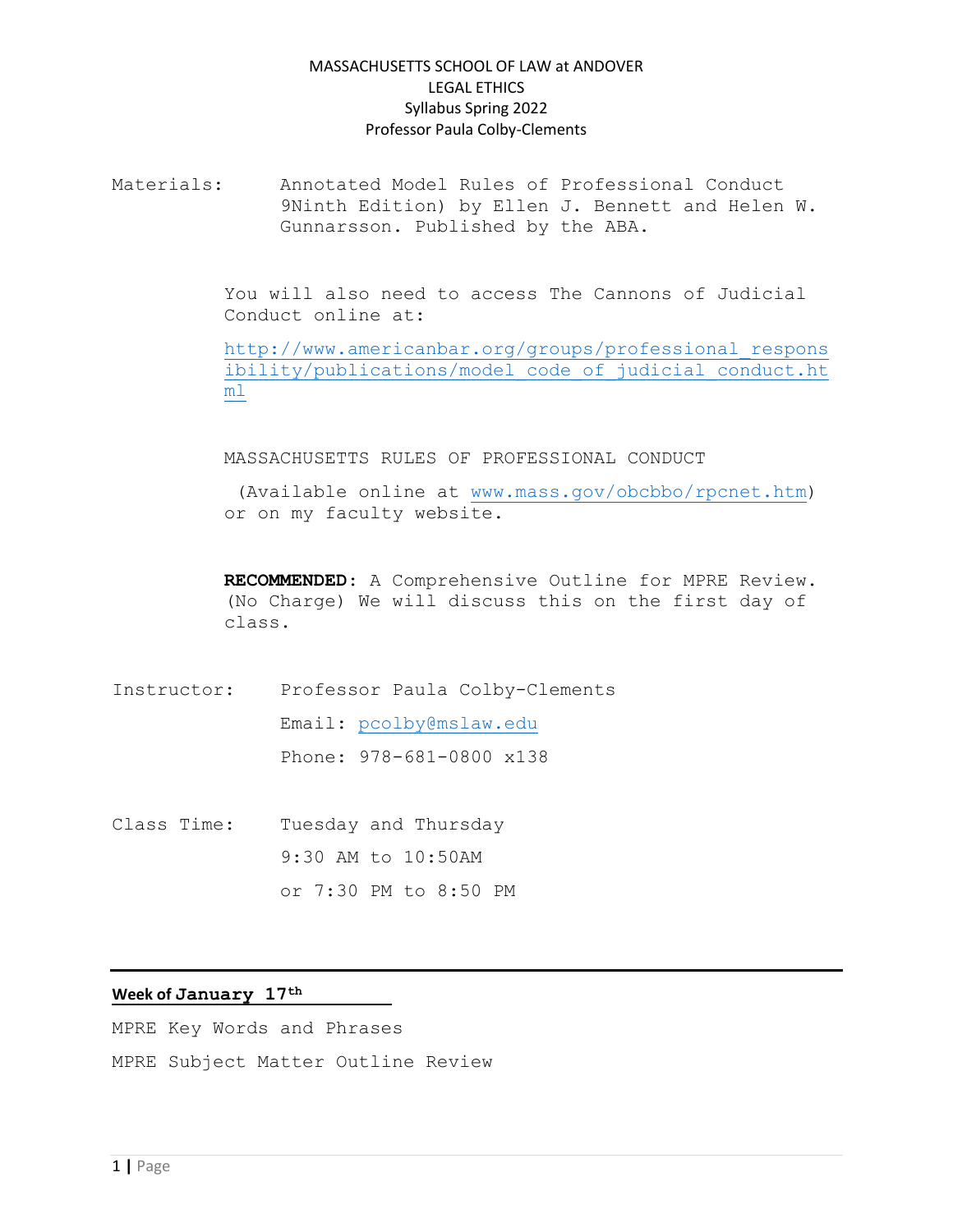Read: Preamble and Scope pages 1 -14. Terminology pages 15-18.

#### **The Law as a Regulated Profession**

Review the following rules and annotations: 1.17 Sale of a Law Practice 5.1 Responsibility of Partners, Managers, & Supervisory Lawyers 5.2 Responsibility of a Subordinate Lawyer 5.3 Responsibility Regarding Non-Lawyer Assistance 5.5 Unauthorized Practice of Law 8.5 Disciplinary Authority 8.4 General Misconduct 8.3 Duty to Report Misconduct And Rules Regarding Ethical Law Practice: 5.6 Restrictions on a Lawyer's Right to Practice 6.1 Voluntary Pro Bono Publico Service

#### **Week of January 24th**

Lawyer Advertising and the First Amendment

### **Maintaining an Ethical Law Practice**

Review the following rules and annotations:

- Rule 1.5 Fees
- Rule 1.15 Safe-Keeping Property
- Rule 1.16 Declining or Terminating Representation
- Rule 1.18 Duties to Prospective Clients
- Rule 7.1 Communication Regarding a Lawyer's Services
- Rule 7.2 Advertising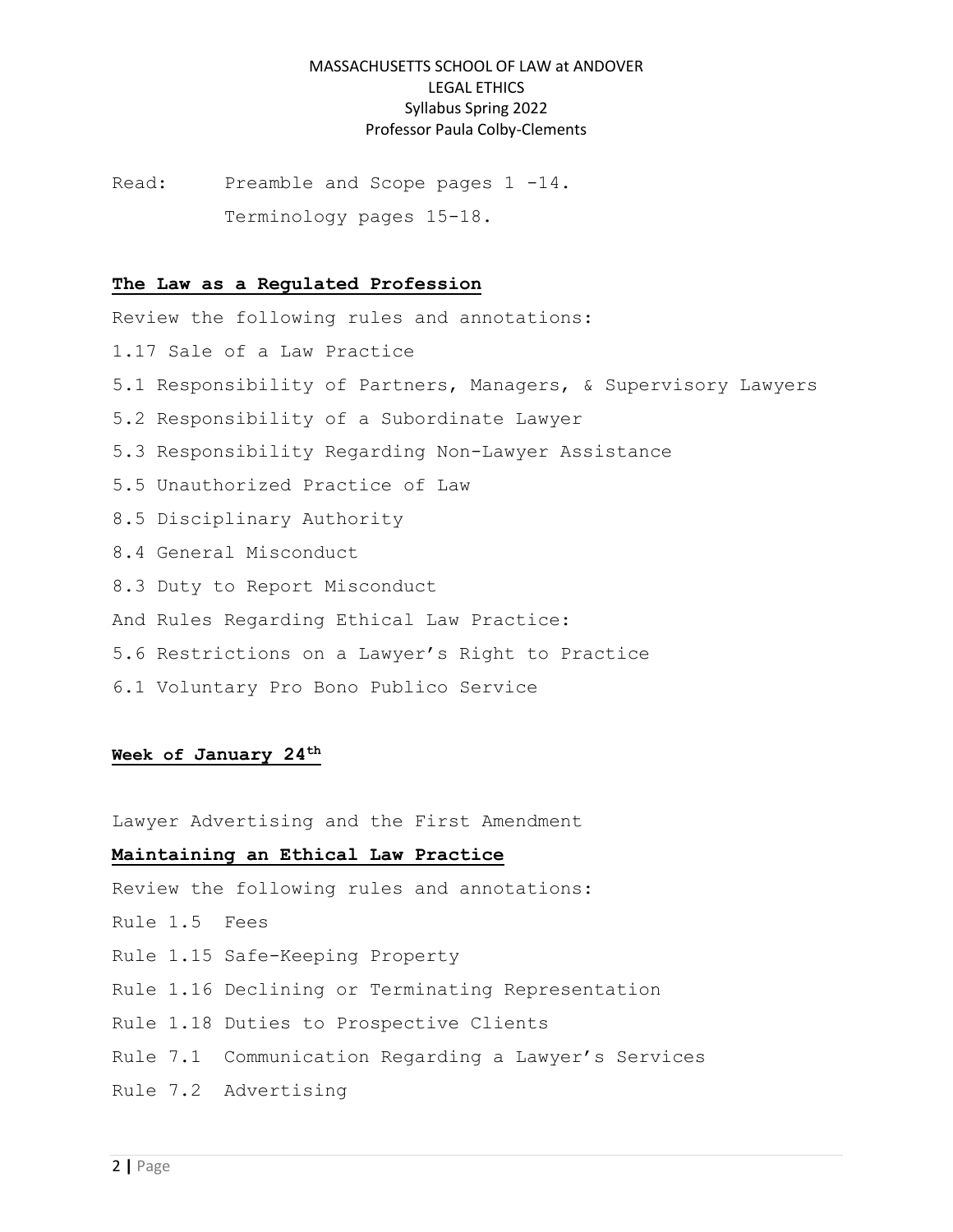- Rule 7.3 Solicitation
- Rule 7.4 Communication of Fields and Practice & Specialization
- Rule 7.5 Firm Names and Letterhead
- Rule 7.6 Political Contributions and Judicial Appointments

### **Week of January 31st**

#### **Duties Owed to Client**

Review the following rules and annotations:

- 1.1 Competence
- 1.2 Scope of Representation and Allocation of Authority
- 1.3 Diligence
- 1.4 Communication
- 2.1 Lawyer as Advisor
- 2.3 Evaluation for Use by Third Persons
- 2.4 Lawyer Serving as a Third Party Neutral
- 5.4 Professional Independence
- 1.6 Confidentiality of Information

Attorney-Client Privilege

Malpractice Liability

### **Week of February 7th**

#### **Conflicts of Interest**

Review the following rules and annotations: 1.7 Conflicts of Interest: Current Clients 1.8 Conflicts of Interest: Current Clients: Specific Rules 1.9 Duties to Former Clients 1.10 Imputation of Conflicts of Interest 1.11 Special Conflicts of Interest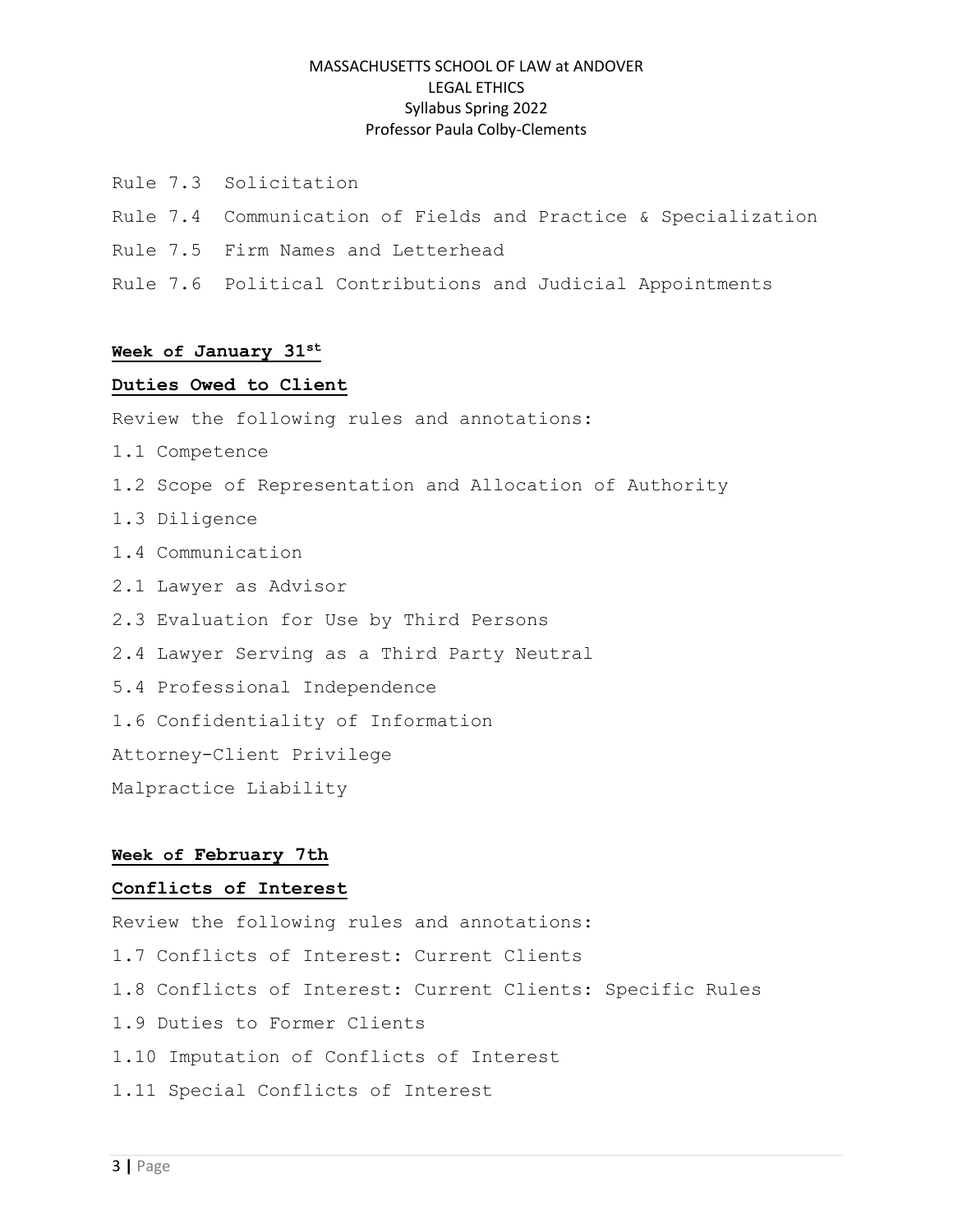- 1.12 Conflicts and Former Judicial Officers
- 1.13 Organization as a Client
- 1.14 Clients with Diminished Capacity

#### **Week of February 14th**

**Conflicts of Interest Continued**

## **Week of February 21st**

#### **Duties to Interests Outside the Lawyer-Client Relationship**

Review the following rules and annotations:

- 3.1 Meritorious Claims and Contentions
- 3.2 Expediting Litigation
- 3.3 Candor Toward the Tribunal
- 3.4 Fairness to Opposing Counsel
- 3.5 Impartiality Towards the Tribunal
- 3.6 Trial Publicity
- 3.7 Lawyer as a Witness
- 3.8 Special Responsibilities of a Prosecutor
- 3.9 Advocate in Non-Adjudicative Proceeding
- 4.1 Truthfulness in Statements to Others
- 4.2 Communication with Persons Represented by Counsel
- 4.3 Dealing with Unrepresented Persons
- 4.4 Respect for Rights of Third Persons

#### **Week of February 28th**

## **Maintaining the Integrity of the Profession/Judicial Ethics**

Review the following rules and annotations:

- 8.1 Bar Admission and Disciplinary Matters
- 8.2 Judicial and Legal Officials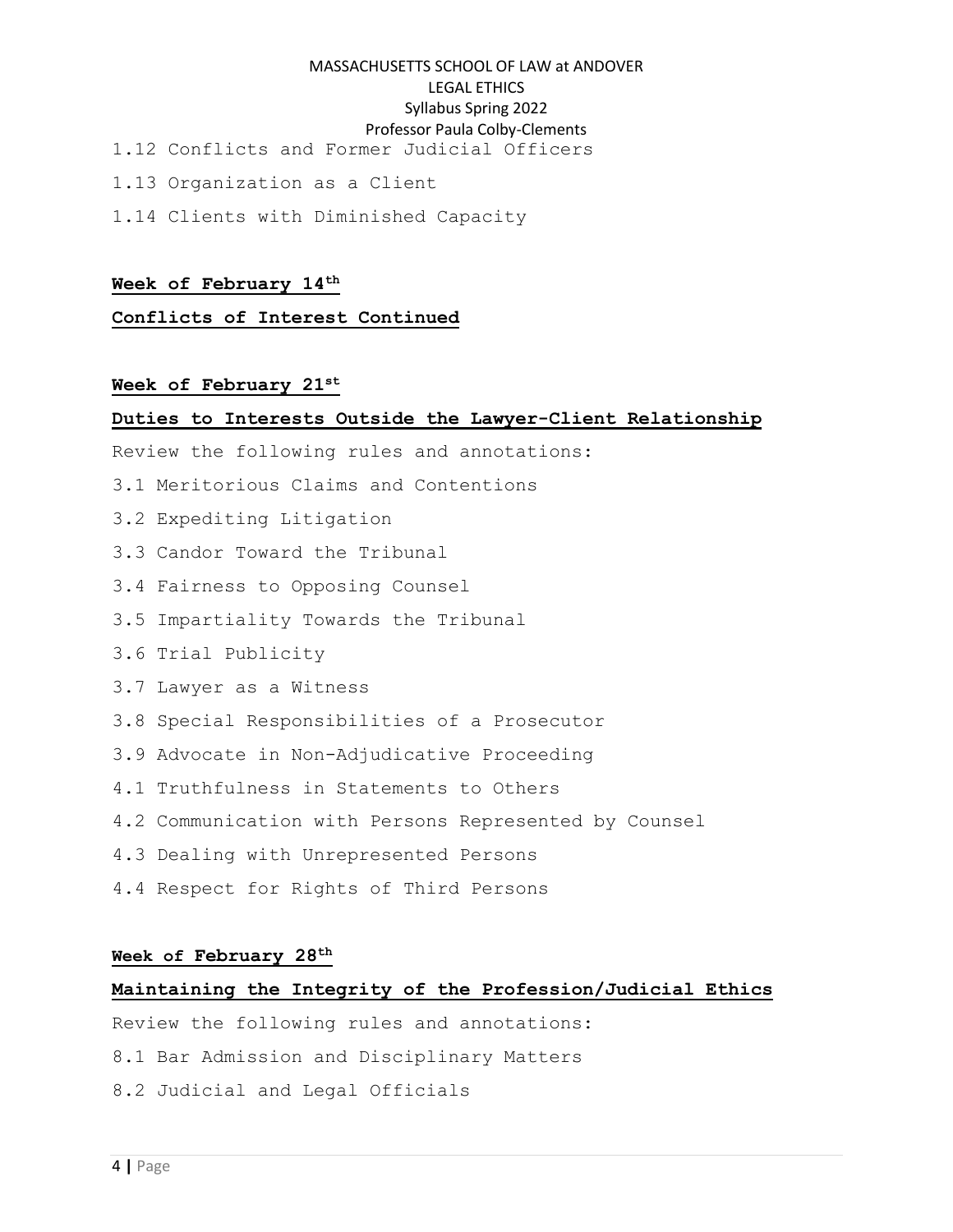#### **Week of March 7th**

#### **Tuesday, March 8th**

MODEL CODE OF JUDICIAL CONDUCT

REVIEW ALL CANNONS AND RULES

## **Thursday, March 10th**

#### **MID-TERM EXAM**

*NOTE: THE PLAN IS FOR THE MID-TERM TO BE A FULL 2 HOUR SIMULATED MPRE EXAM. WE WILL DISCUSS HOW TO CARVE OUT THE TIME PRIOR TO THIS WEEK.*

#### **Week of March 14th**

**SPRING BREAK**

#### **Week of March 21st**

*Tuesday, March 22nd… Review Results of Mid-term: Final Discussion of MPRE.*

*NO CLASS THURSDAY THE 24TH AS STUDENTS WILL BE TAKING THE MPRE.*

#### **Week of March 28th**

MPRE Debrief

Overview of MA Rules of Professional Conduct

#### **Week of April 4th**

CONFLICTS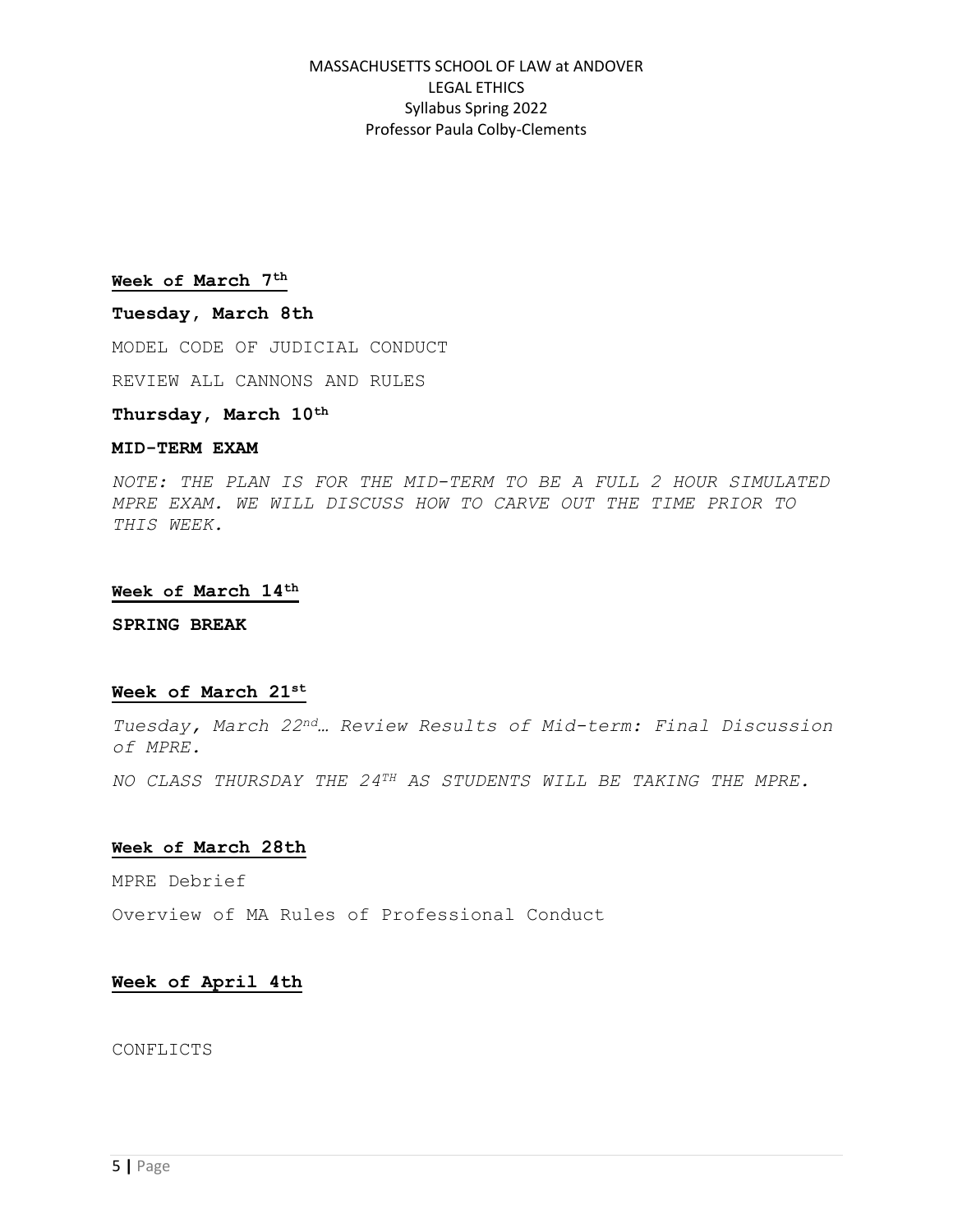Karen Horowitz's Dilemma Murder One Murder Two Murder at the Ballgame Will You Represent Us Both/They're All on The Same Page Ed's Daughter Was Driving

# **Week of April 11th**

SUCCESSIVE CONFLICTS Divorce and Default Do I Still Owe the Record Store? Stop the High Rise You Don't Know Anything Can We Hire Taylor Monk

### **Week of April 18th**

Ethics in Advocacy, Candor Toward the Tribunal & Special Issues in Criminal Prosecution

Out Carousing with Mikey Did you Communicate with Cassie? Maxwell's Sliver Handle .38 The White Women on the Walls Have to Go We Can Make No Promises

## **Week of April 25th**

Confidentiality and Privilege My Client is HIV Positive Dig They Must I'd Rather Die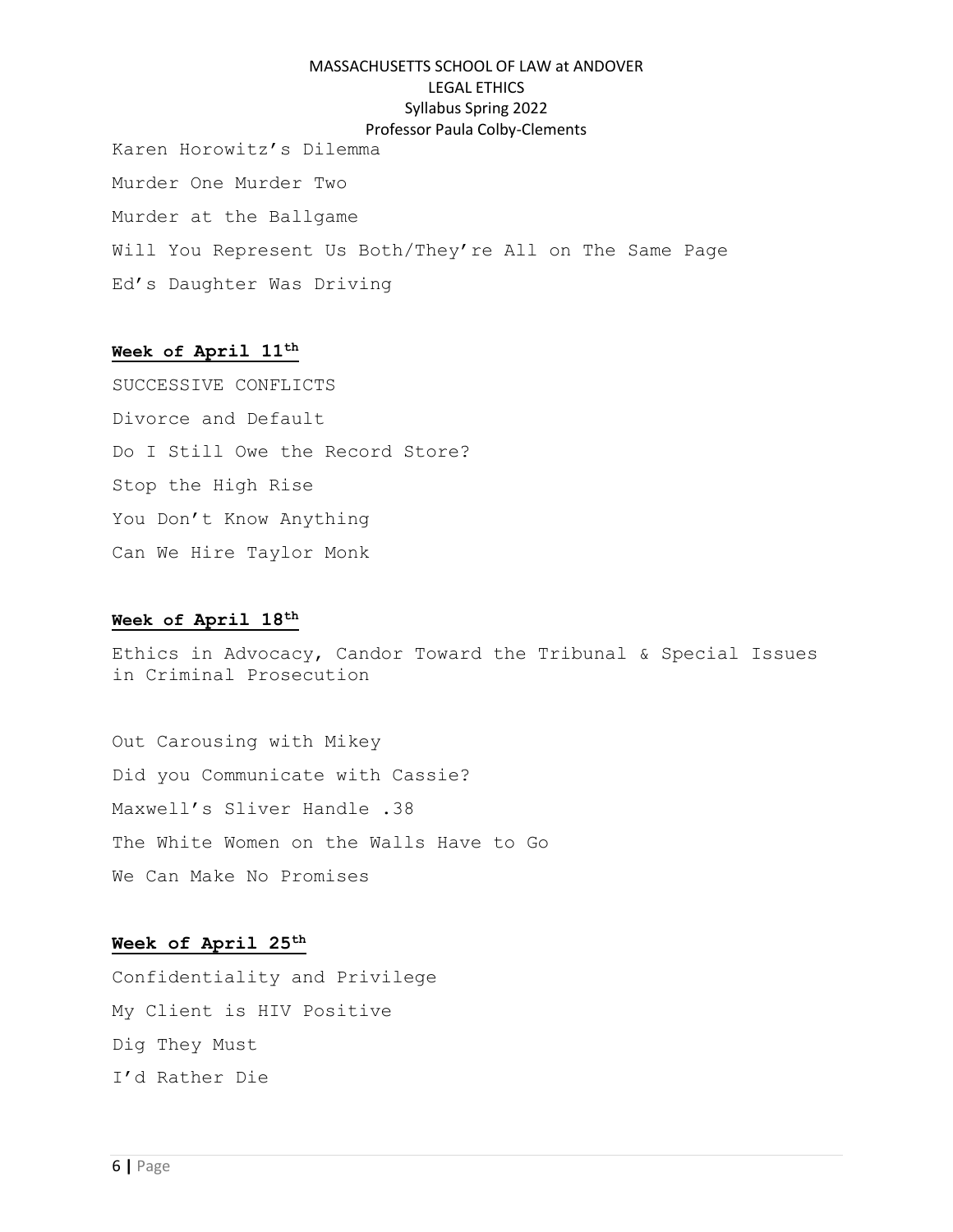Accept the Offer

Something you Should Know

# Rules (Note that here are hyperlinks to the rules on the ABA's website)

[Preamble](https://www.americanbar.org/groups/professional_responsibility/publications/model_rules_of_professional_conduct/model_rules_of_professional_conduct_preamble_scope/) and Scope

[Rule](https://www.americanbar.org/groups/professional_responsibility/publications/model_rules_of_professional_conduct/rule_1_0_terminology/) 1.0 Terminology

# Client-Lawyer Relationship

- [Rule](https://www.americanbar.org/groups/professional_responsibility/publications/model_rules_of_professional_conduct/rule_1_1_competence/) 1.1 Competence
- [Rule](https://www.americanbar.org/groups/professional_responsibility/publications/model_rules_of_professional_conduct/rule_1_2_scope_of_representation_allocation_of_authority_between_client_lawyer/) 1.2 Scope of Representation and Allocation of Authority Between Client and
- Lawyer
- [Rule](https://www.americanbar.org/groups/professional_responsibility/publications/model_rules_of_professional_conduct/rule_1_3_diligence/) 1.3 Diligence
- [Rule](https://www.americanbar.org/groups/professional_responsibility/publications/model_rules_of_professional_conduct/rule_1_4_communications/) 1.4 Communications
- [Rule](https://www.americanbar.org/groups/professional_responsibility/publications/model_rules_of_professional_conduct/rule_1_5_fees/) 1.5 Fees
- [Rule](https://www.americanbar.org/groups/professional_responsibility/publications/model_rules_of_professional_conduct/rule_1_6_confidentiality_of_information/) 1.6 Confidentiality of Information
- [Rule](https://www.americanbar.org/groups/professional_responsibility/publications/model_rules_of_professional_conduct/rule_1_7_conflict_of_interest_current_clients/) 1.7 Conflict of Interest: Current Clients
- [Rule](https://www.americanbar.org/groups/professional_responsibility/publications/model_rules_of_professional_conduct/rule_1_8_current_clients_specific_rules/) 1.8 Conflict of Interest: Current Clients: Specific Rules
- [Rule](https://www.americanbar.org/groups/professional_responsibility/publications/model_rules_of_professional_conduct/rule_1_9_duties_of_former_clients/) 1.9 Duties to Former Clients
- [Rule](https://www.americanbar.org/groups/professional_responsibility/publications/model_rules_of_professional_conduct/rule_1_10_imputation_of_conflicts_of_interest_general_rule/) 1.10 Imputation of Conflicts of Interest: General Rule
- [Rule](https://www.americanbar.org/groups/professional_responsibility/publications/model_rules_of_professional_conduct/rule_1_11_special_conflicts_of_interest_for_former_current_government_officers_employees/) 1.11 Special Conflicts of Interest for Former and Current Government Officers and
- Employees
- [Rule](https://www.americanbar.org/groups/professional_responsibility/publications/model_rules_of_professional_conduct/rule_1_12_former_judge_arbitrator_mediator_or_other_third_party_neutral/) 1.12 Former Judge, Arbitrator, Mediator or Other Third-Party Neutral
- [Rule](https://www.americanbar.org/groups/professional_responsibility/publications/model_rules_of_professional_conduct/rule_1_13_organization_as_client/) 1.13 Organization as Client
- [Rule](https://www.americanbar.org/groups/professional_responsibility/publications/model_rules_of_professional_conduct/rule_1_14_client_with_diminished_capacity/) 1.14 Client with Diminished Capacity
- [Rule](https://www.americanbar.org/groups/professional_responsibility/publications/model_rules_of_professional_conduct/rule_1_15_safekeeping_property/) 1.15 Safekeeping Property
- [Rule](https://www.americanbar.org/groups/professional_responsibility/publications/model_rules_of_professional_conduct/rule_1_16_declining_or_terminating_representation/) 1.16 Declining or Terminating Representation
- [Rule](https://www.americanbar.org/groups/professional_responsibility/publications/model_rules_of_professional_conduct/rule_1_17_sale_of_law_practice/) 1.17 Sale of Law Practice
- [Rule](https://www.americanbar.org/groups/professional_responsibility/publications/model_rules_of_professional_conduct/rule_1_18_duties_of_prospective_client/) 1.18 Duties to Prospective Client

# Counselor

- [Rule](https://www.americanbar.org/groups/professional_responsibility/publications/model_rules_of_professional_conduct/rule_2_1_advisor/) 2.1 Advisor
- Rule 2.2 (Deleted)
- [Rule](https://www.americanbar.org/groups/professional_responsibility/publications/model_rules_of_professional_conduct/rule_2_3_evaluation_for_use_by_third_persons/) 2.3 Evaluation for Use by Third Persons
- [Rule](https://www.americanbar.org/groups/professional_responsibility/publications/model_rules_of_professional_conduct/rule_2_4_lawyer_serving_as_third_party_neutral/) 2.4 Lawyer Serving as Third-Party Neutral

# Advocate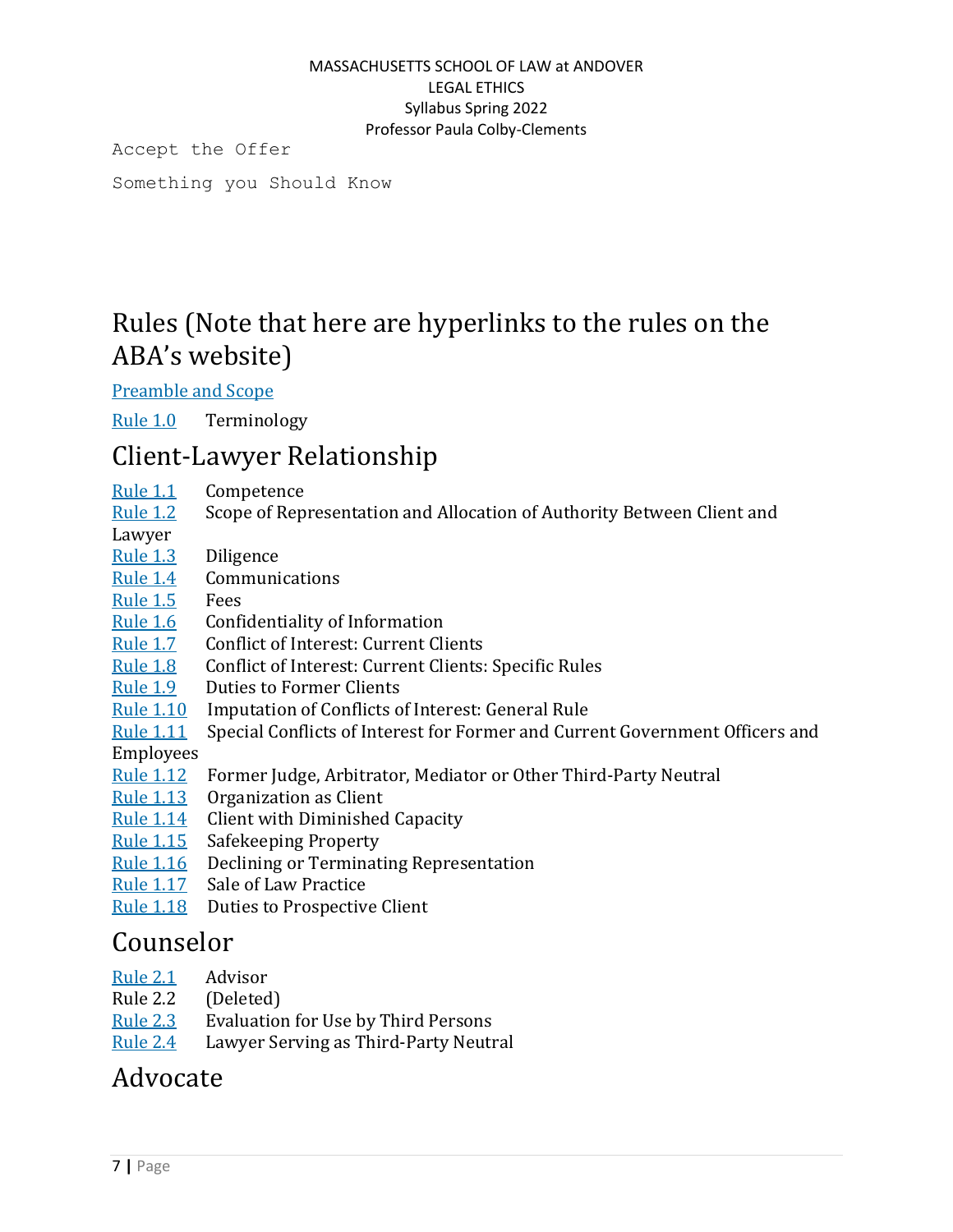## MASSACHUSETTS SCHOOL OF LAW at ANDOVER

# LEGAL ETHICS

# Syllabus Spring 2022

# Professor Paula Colby-Clements

- [Rule](https://www.americanbar.org/groups/professional_responsibility/publications/model_rules_of_professional_conduct/rule_3_1_meritorious_claims_contentions/) 3.1 Meritorious Claims and Contentions
- [Rule](https://www.americanbar.org/groups/professional_responsibility/publications/model_rules_of_professional_conduct/rule_3_2_expediting_litigation/) 3.2 Expediting Litigation
- [Rule](https://www.americanbar.org/groups/professional_responsibility/publications/model_rules_of_professional_conduct/rule_3_3_candor_toward_the_tribunal/) 3.3 Candor toward the Tribunal
- [Rule](https://www.americanbar.org/groups/professional_responsibility/publications/model_rules_of_professional_conduct/rule_3_4_fairness_to_opposing_party_counsel/) 3.4 Fairness to Opposing Party and Counsel
- [Rule](https://www.americanbar.org/groups/professional_responsibility/publications/model_rules_of_professional_conduct/rule_3_5_impartiality_decorum_of_the_tribunal/) 3.5 Impartiality and Decorum of the Tribunal
- [Rule](https://www.americanbar.org/groups/professional_responsibility/publications/model_rules_of_professional_conduct/rule_3_6_trial_publicity/) 3.6 Trial Publicity
- [Rule](https://www.americanbar.org/groups/professional_responsibility/publications/model_rules_of_professional_conduct/rule_3_7_lawyer_as_witness/) 3.7 Lawyer as Witness
- [Rule](https://www.americanbar.org/groups/professional_responsibility/publications/model_rules_of_professional_conduct/rule_3_8_special_responsibilities_of_a_prosecutor/) 3.8 Special Responsibilities of a Prosecutor
- [Rule](https://www.americanbar.org/groups/professional_responsibility/publications/model_rules_of_professional_conduct/rule_3_9_advocate_in_nonadjudicative_proceedings/) 3.9 Advocate in Non-adjudicative Proceedings

# Transactions with Persons Other Than Clients

- [Rule](https://www.americanbar.org/groups/professional_responsibility/publications/model_rules_of_professional_conduct/rule_4_1_truthfulness_in_statements_to_others/) 4.1 Truthfulness in Statements to Others
- [Rule](https://www.americanbar.org/groups/professional_responsibility/publications/model_rules_of_professional_conduct/rule_4_2_communication_with_person_represented_by_counsel/) 4.2 Communication with Person Represented by Counsel
- [Rule](https://www.americanbar.org/groups/professional_responsibility/publications/model_rules_of_professional_conduct/rule_4_3_dealing_with_unrepresented_person/) 4.3 Dealing with Unrepresented Person
- [Rule](https://www.americanbar.org/groups/professional_responsibility/publications/model_rules_of_professional_conduct/rule_4_4_respect_for_rights_of_third_persons/) 4.4 Respect for Rights of Third Persons

# Law Firms and Associations

- [Rule](https://www.americanbar.org/groups/professional_responsibility/publications/model_rules_of_professional_conduct/rule_5_1_responsibilities_of_a_partner_or_supervisory_lawyer/) 5.1 Responsibilities of a Partner or Supervisory Lawyer
- [Rule](https://www.americanbar.org/groups/professional_responsibility/publications/model_rules_of_professional_conduct/rule_5_2_responsibilities_of_a_subordinate_lawyer/) 5.2 Responsibilities of a Subordinate Lawyer
- [Rule](https://www.americanbar.org/groups/professional_responsibility/publications/model_rules_of_professional_conduct/rule_5_3_responsibilities_regarding_nonlawyer_assistant/) 5.3 Responsibilities Regarding Nonlawyer Assistance
- [Rule](https://www.americanbar.org/groups/professional_responsibility/publications/model_rules_of_professional_conduct/rule_5_4_professional_independence_of_a_lawyer/) 5.4 Professional Independence of a Lawyer
- [Rule](https://www.americanbar.org/groups/professional_responsibility/publications/model_rules_of_professional_conduct/rule_5_5_unauthorized_practice_of_law_multijurisdictional_practice_of_law/) 5.5 Unauthorized Practice of Law; Multijurisdictional Practice of Law
- [Rule](https://www.americanbar.org/groups/professional_responsibility/publications/model_rules_of_professional_conduct/rule_5_6_restrictions_on_rights_to_practice/) 5.6 Restrictions on Rights to Practice
- [Rule](https://www.americanbar.org/groups/professional_responsibility/publications/model_rules_of_professional_conduct/rule_5_7_responsibilities_regarding_law_related_services/) 5.7 Responsibilities Regarding Law-related Services

# Public Service

- [Rule](https://www.americanbar.org/groups/professional_responsibility/publications/model_rules_of_professional_conduct/rule_6_1_voluntary_pro_bono_publico_service/) 6.1 Voluntary Pro Bono Publico Service
- [Rule](https://www.americanbar.org/groups/professional_responsibility/publications/model_rules_of_professional_conduct/rule_6_2_accepting_appointments/) 6.2 Accepting Appointments
- [Rule](https://www.americanbar.org/groups/professional_responsibility/publications/model_rules_of_professional_conduct/rule_6_3_membership_in_legal_services_organization/) 6.3 Membership in Legal Services Organization
- [Rule](https://www.americanbar.org/groups/professional_responsibility/publications/model_rules_of_professional_conduct/rule_6_4_law_reform_activities_affecting_client_interests/) 6.4 Law Reform Activities Affecting Client Interests
- [Rule](https://www.americanbar.org/groups/professional_responsibility/publications/model_rules_of_professional_conduct/rule_6_5_nonprofit_court_annexed_limited_legal_services_programs/) 6.5 Nonprofit and Court Annexed Limited Legal Services Programs

# Information About Legal Services

- [Rule](https://www.americanbar.org/groups/professional_responsibility/publications/model_rules_of_professional_conduct/rule_7_1_communication_concerning_a_lawyer_s_services/) 7.1 Communication Concerning a Lawyer's Services
- [Rule](https://www.americanbar.org/groups/professional_responsibility/publications/model_rules_of_professional_conduct/rule_7_2_advertising/) 7.2 Communications Concerning a Lawyer's Services: Specific Rules
- [Rule](https://www.americanbar.org/groups/professional_responsibility/publications/model_rules_of_professional_conduct/rule_7_3_direct_contact_with_prospective_clients/) 7.3 Solicitation of Clients
- Rule 7.4 (Deleted)
- Rule 7.5 (Deleted)
- [Rule](https://www.americanbar.org/groups/professional_responsibility/publications/model_rules_of_professional_conduct/rule_7_6_political_contributions_to_obtain_legal_engagements_or_appointments_by_judges/) 7.6 Political Contributions to Obtain Legal Engagements or Appointments by Judges

# Maintaining the Integrity of the Profession

- [Rule](https://www.americanbar.org/groups/professional_responsibility/publications/model_rules_of_professional_conduct/rule_8_1_bar_admission_disciplinary_matters/) 8.1 Bar Admission and Disciplinary Matters
- [Rule](https://www.americanbar.org/groups/professional_responsibility/publications/model_rules_of_professional_conduct/rule_8_2_judicial_legal_officials/) 8.2 Judicial and Legal Officials